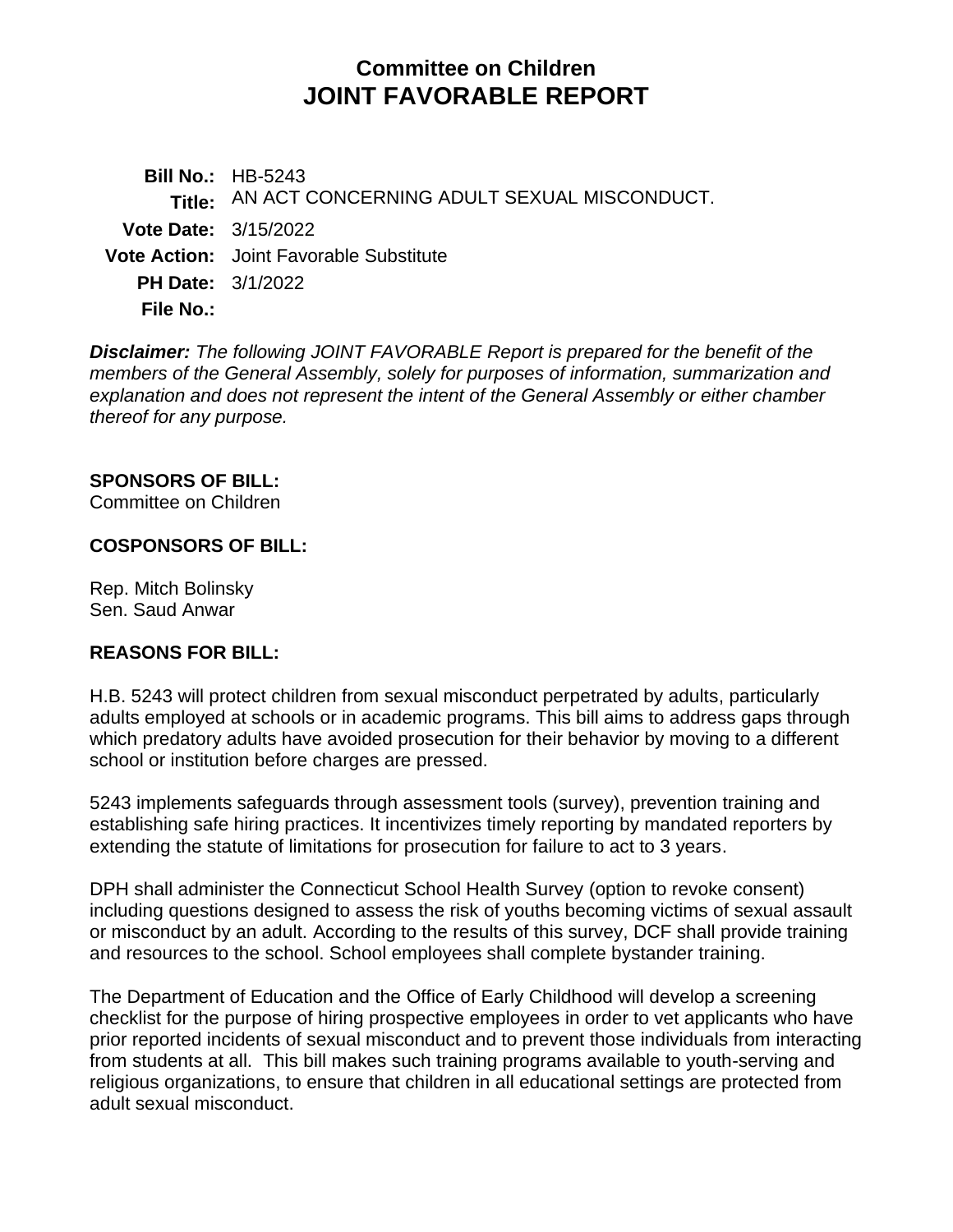## **RESPONSE FROM ADMINISTRATION/AGENCY:**

Beth Bye, Commissioner of Office of Early Childhood, supports the bill with recommended changes. OEC suggests that as indicated in Section 10, childcare programs would be responsible for the investigation of child abuse and neglect allegations when it is a statutory responsibility of DCF. OEC also states that the time restriction of 12 hours for mandated reporters to report abuse may not be practical or possible as there is a realistic possibility of delay. OEC also highlights the importance of clear language in the statute to not absolve schools or childcare programs from their responsibilities as mandated reporters. OEC and DCF are in alignment concerning these proposed changes to Section 10. In reference to Section 13, OEC states that the intent and scope of the intended checklist for prospective employee screening is unclear.

Manisha Juthani, Commissioner of Connecticut Department of Public Health, supports the bill with recommended changes. In section 1, they state that increasing participation in the survey will positively impact health equity and identify health disparities across genders, races, Hispanic ethnicity, and sexual minorities. In section 2, they state that questions cannot be added to the YRBS because it falls outside of the CDC Cooperative Agreement guidelines. In section 4, they identify that school-level responses would violate the terms of the Cooperative Agreement and jeopardize the funding for the survey altogether, which will ultimately hinder assist survivors of sexual assault and misconduct.

Vanessa Dorantes, Commissioner of the Department of Children and Families supports the bill with recommended changes. In sections 4-6 of the bill, instead of DCF and SDE providing the training to school staff, teachers, and administrators, DCF wishes to work in collaboration with SDE and the Department of Emergency Services and Public Protection to further enhance mandated reporter training modules. In section 8, DCF wishes for further discussions regarding the intent of the legislation that permits SDE to revoke, suspend or place on probation a person for substantiated allegation. In section 10, DCF is concerned that the language regarding developing a protocol and checklist for investigations would shift investigation responsibility to schools or childcare providers.

Sarah Healy Eagan, Child Advocate from Office of the Child Advocate, supports the bill with recommended changes. Training regarding Adult Sexual Misconduct with students be "mandatory for all school personnel who have direct contacts with students". Training should specifically address the unique risks and vulnerabilities for children with disabilities. OCA also recommends establishing a framework for information-sharing, transparency and accountability for investigative findings regarding child abuse and neglect in schools.

Charlene Russell-Tucker, Commissioner Designate of the State Department of Education, opposes this bill because they do not agree with making this survey a mandatory collection but rather continuing to work with the districts selected by the CDC. State Department of Education states that section 4 outlines requirements that are already required under Section 17a-101q of the Connecticut General Statutes. In section 7, State Department of Education opposes that mandated reporters could be exempt from prosecution. In section 10&11, State Department of Education opposes the fact that there could be multiple investigations. In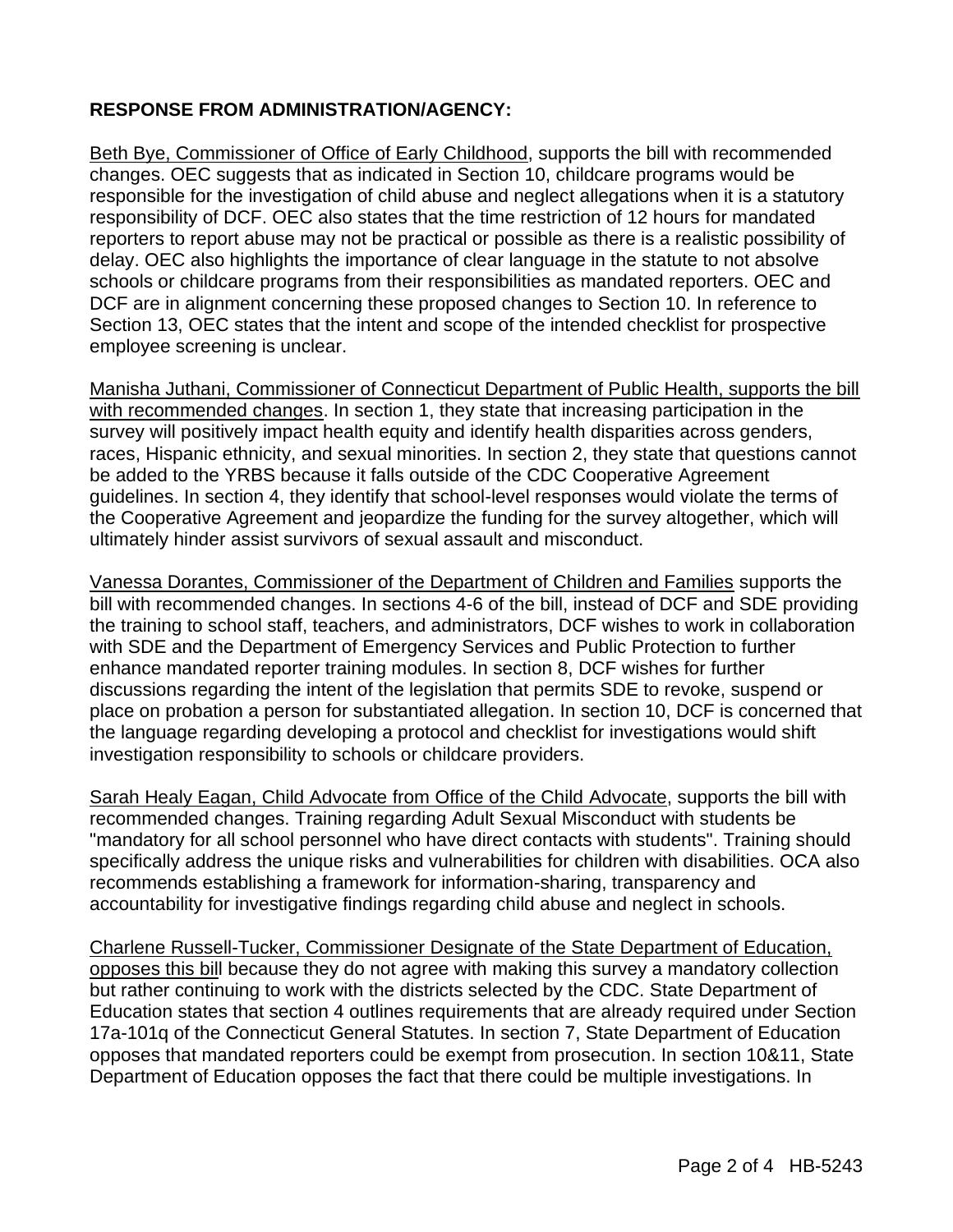section 13, State Department of Education cannot impose additional screening tools on districts when hiring is solely a local district decision.

## **NATURE AND SOURCES OF SUPPORT:**

Adrienne R. DeLucca, Legal Counsel for Connecticut Education Association, supports the bill with recommended changes. In sections 1 and 3 of the bill, CEA is concerned that parents could "opt-out" of the survey, leading to unrepresentative results. They also disagree with the survey being administered anonymously, because it is incongruous that reporting of such abuses would be met only with training. In sections 4 and 5, CEA wants to know who the results of the survey will be disclosed to and wants clarification on the term "bystander training." In section 7, CEA suggests removal of a teaching license for up to 3 years is unnecessary and extremely punitive. In section 8, CEA states that revoking or suspending a teaching certification is unnecessary because it ends innocent people's careers without due process. In sections 10 and 11, CEA recommends the removal of the mandatory language to retain the ability to permit DCF to take jurisdiction.

Bethany Hamilton, Executive Director of CT Alliance to End Sexual Violence supports the bill with recommended changes. They urge to consider the scope of the questions as proposed in the bill, not to focus solely on sexual assault or misconduct by an adult, but extending the scope to youths experiencing sexual violence perpetrated by peers or near-peers. This testimony also encouraged committee members to consider the "Statewide K-12 Sexual Assault & Abuse Prevention & Awareness Program Guidelines (2016)."

Dr. Glenn Lungarini, Executive Director of CAS CIAC, supports the bill because it proactively addresses sexual misconduct through ongoing education for public school employees and interscholastic athletic coaches.

Zachary McKeown, Senior Legislative Associate of CT Conference of Municipalities, supports the bill because CCM has zero tolerance for substantiated allegations of sexual misconduct, and is supportive of suspending educator's teaching license.

Krystal Rich, Executive Director of Connecticut Children's Alliance, supports the bill with recommended changes. In section 1-3, the CCA believes that the questions on the survey should more accurately capture experience those who have been victimized. In section 4, CCA suggests convening a working group charged with reviewing the successes and challenges of the existing 2016 Sexual Assault and Abuse Prevention and Awareness Program Guidelines. In Section 5, they request that if training is developed for coaches on these topics, the work be done in collaboration with the task force to ensure consistency. In section 10, CCA expresses concern about multiple investigations being conducted simultaneously.

David Acquaah-Mensah, Pia Baldwin Edwards, Saskia Braden, Maia Cook, Roxana Grunenwald, Josh Guo, Tione Hoeckner, Evelyn Letona Robles, Yaz Liow, Bradley Nowacek, Ted Shepard, Brook Smith, and Julia Sulkowski strongly support the bill through written testimony. These residents of New Haven believe that by setting standards for investigating